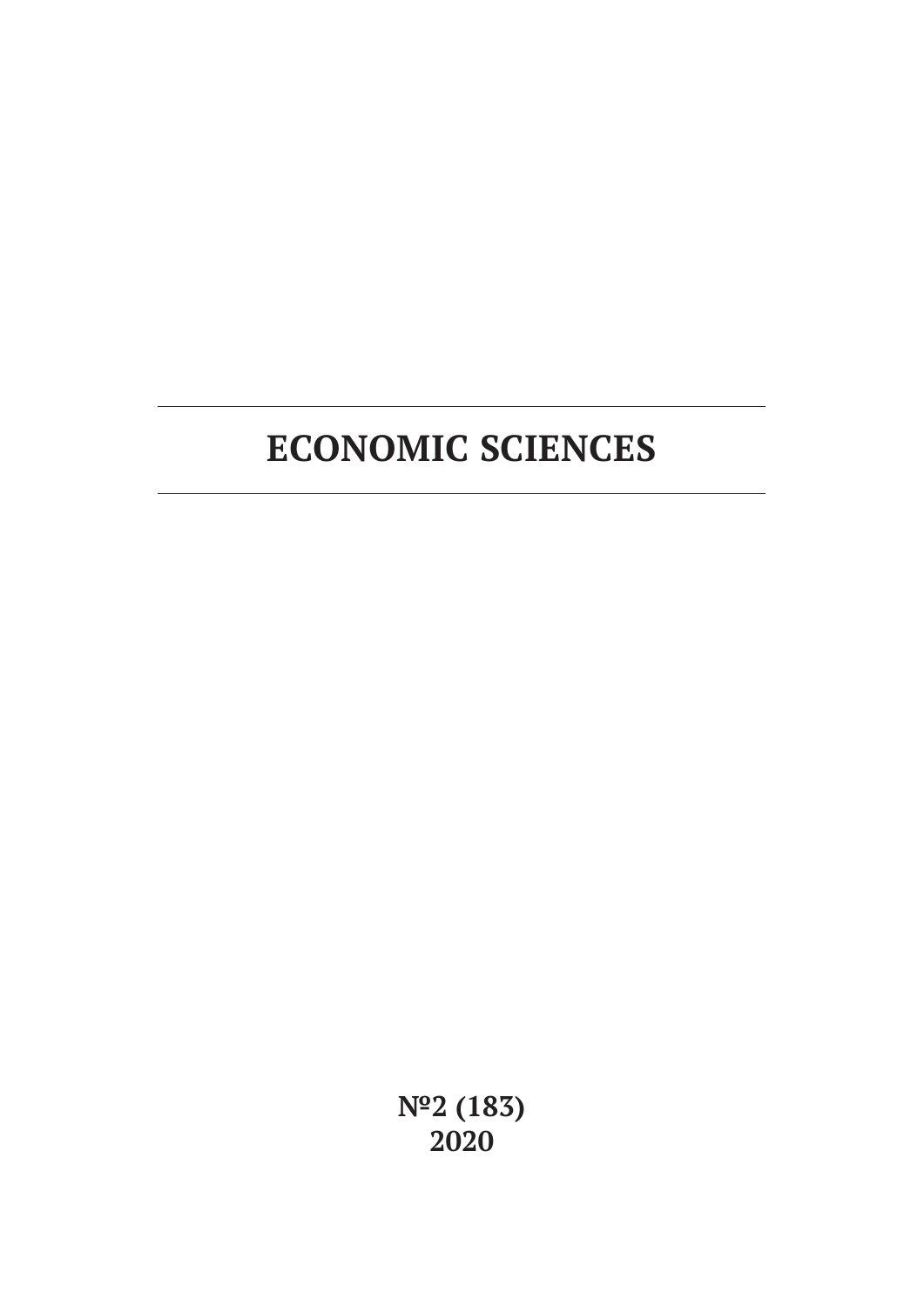#### **Editorial Council**

**V.V. Artiakov** — Doctor of Economics, Member of Russian Academy of Engineering

**R.S. Grinberg** — Doctor of Economics, Professor, Institute of Economy of Russian Academy of Sciences,

**A.G. Griaznova** — Doctor of Economics, Professor, President of Financial University under the Government of the Russian Federation

**A.G. Zeldner** — Doctor of Economics, Professor, Institute of Economy of Russian Academy of Sciences

**N.G. Kuznetsov** — Doctor of Economics, Professor, Rostov State University of Economics

**V.N. Ovchinnikov** — Doctor of Economics, Professor, Southern Federal University

**A.L. Porokhovski** — Doctor of Economics, Professor, Moscow State University named after M.V. Lomonosov

**S.N. Silvestrov** — Doctor of Economics, Professor, Financial University under the Government of the Russian Federation

**A.N. Shokhin** — Doctor of Economics, Professor

**M.A. Eskindarov** — Doctor of Economics, Professor, Rector of Financial University under the Government of the Russian Federation

The journal is included in the list of the Higher Accreditation Committee of The Ministry of Education and Science of Russia of the leading scientific journals and publications issued in the Russian Federation, where the main scientific results of the scientific theses for the degrees of Doctor and Candidate of Science can be found

Founder: LLC "Economic Sciences" Address: 125057, Moscow, Chapaevskii per., 3-775 E-mail: info@ecsn.ru WWW: http://ecsn.ru

The Certificate of registration of mass media: ПИ № ФС77–21147 from 28.06.2005

Subscription index 20387 (Agency "Rospechat")

ISSN 2072–0858

Issue date 29.02.2020 Format 60х84/8 Printed signatures 14.88 500 copies Printed by "24 Print" Ltd

#### **Editorial Board**

**V.A. Meshcherov** — Doctor of Economics, Professor, Chief Editor of the Journal «Economic Sciences»

**F.F. Sterlikov** — Doctor of Economics, Professor, Moscow State University of Technologies and Management named after K.G. Razumovskiy

**A.G. Zeldner** — Doctor of Economics, Professor, Institute of Economy of Russian Academy of Sciences

**E.V. Zarova** — Doctor of Economics, Professor, Plekhanov Russian University of Economics

**A.E. Karlik** — Doctor of Economics, Professor, St.-Petersburg State University of Economy and Finance

**N.G. Kuznetsov** — Doctor of Economics, Professor, Rostov State University of Economics

**V.N. Ovchinnikov** — Doctor of Economics, Professor, Southern Federal University

**S.N. Silvestrov** — Doctor of Economics, Professor, Financial University under the Government of the Russian Federation

**K.N. Korischenko** — Doctor of Economics, Professor, Russian Presidential Academy of National Economy and Public Administration

**A.A. Bakulina** — Doctor of Economics, Professor, Financial University under the Government of the Russian Federation

**V.A. Savinova** — Doctor of Economics, Professor, Samara State University of Economics

**E.N. Valiyeva** — Doctor of Economics, Professor, Samara State University of Economics

**G.D. Fainshtein** — PhD in Economics, Tallinn University of Technology

**V.A. Piskunov** — Doctor of Economics, Professor, Samara State University of Economics

**A.M. Petrov** — Doctor of Economics, Professor, Financial University under the Government of the Russian Federation

**P.V. Pavlov** — Doctor of Economics, Associate Professor, Southern Federal University

**O.A. Khokhlova** — Doctor of Economics, Professor, East-Siberian University of Technology and Management

#### **Chief Editor:**

**V.A. Meshcherov** — Doctor of Economics, Professor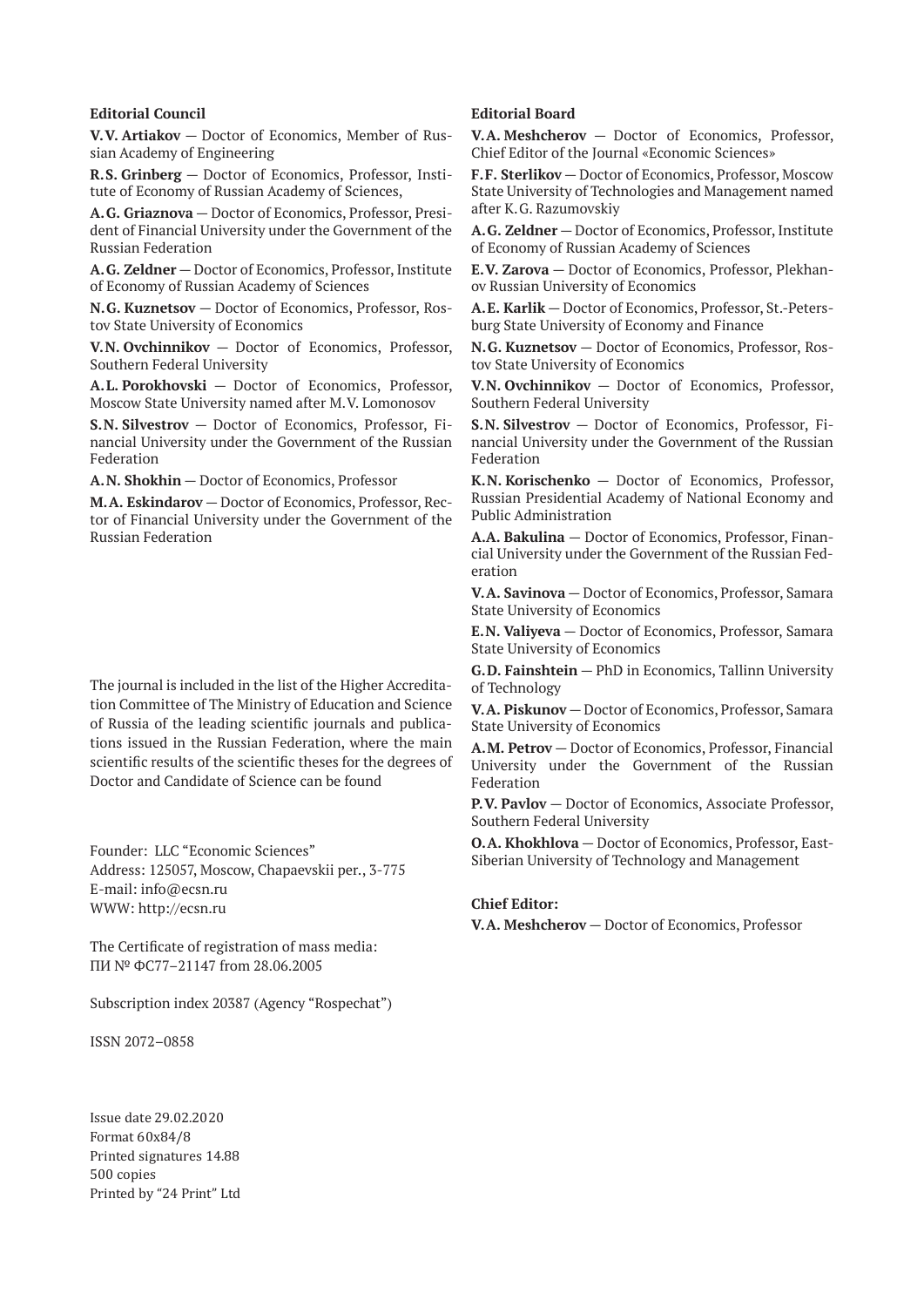## **CONTENTS**

# **ECONOMIC THEORY**

## **ECONOMICS AND MANAGEMENT OF NATIONAL ECONOMY**

| Demina S.A., Beketova O.N., Kozhukalova O.Y., Demin A.S. Educational service                                                                                                     |
|----------------------------------------------------------------------------------------------------------------------------------------------------------------------------------|
|                                                                                                                                                                                  |
|                                                                                                                                                                                  |
| <b>Evnevich M.A., Ivanova D.V.</b> Administration of excise taxes on tobacco and alcohol products  121                                                                           |
| Zhilyakov D.I., Bashkatova V.Y., Plakhutina J.V., Petrushina O.V., Zyukin D.A.<br>Analysis of the global wheat market and Russia's prospects for expanding export potential  122 |
| Zavyalova N.B., Andreeva A.M. Mechanisms of technology parks development                                                                                                         |
| Zyukin D.A., Soloshenko R.V. Scenarios for the development of grain production                                                                                                   |
| <b>Kulikova I.V.</b> Commission trading in the conditions of automation of the accounting process                                                                                |
| Myshinsky E.A., Kapastina N.V. International transport corridors in territories of Russia:                                                                                       |
| <b>Popova E.A., Demina N.K.</b> Branch market of services: main areas of research and regulation  125                                                                            |
| <b>Shakaraliyev F.B.</b> Ways to Improve the Professionalism of Staff and Experts of State Audit                                                                                 |

# **BOOK KEEPING, STATISTICS**

| Lyalkova E.E. Forms of interactive approaches to the study of discipline                                                                                           |  |
|--------------------------------------------------------------------------------------------------------------------------------------------------------------------|--|
| Naumova T.M., Shlychkov D.S. Formation and implementation of the environmental<br>policy of the Russian Federation through the prism of the economic component 126 |  |
| <b>Petrov A.M.</b> Comparative analysis of the application of the simplified tax system                                                                            |  |

# **WORLD ECONOMY**

| Allayarova N.I. Analysis of tasks and problems related to the formation of the common |  |
|---------------------------------------------------------------------------------------|--|
|                                                                                       |  |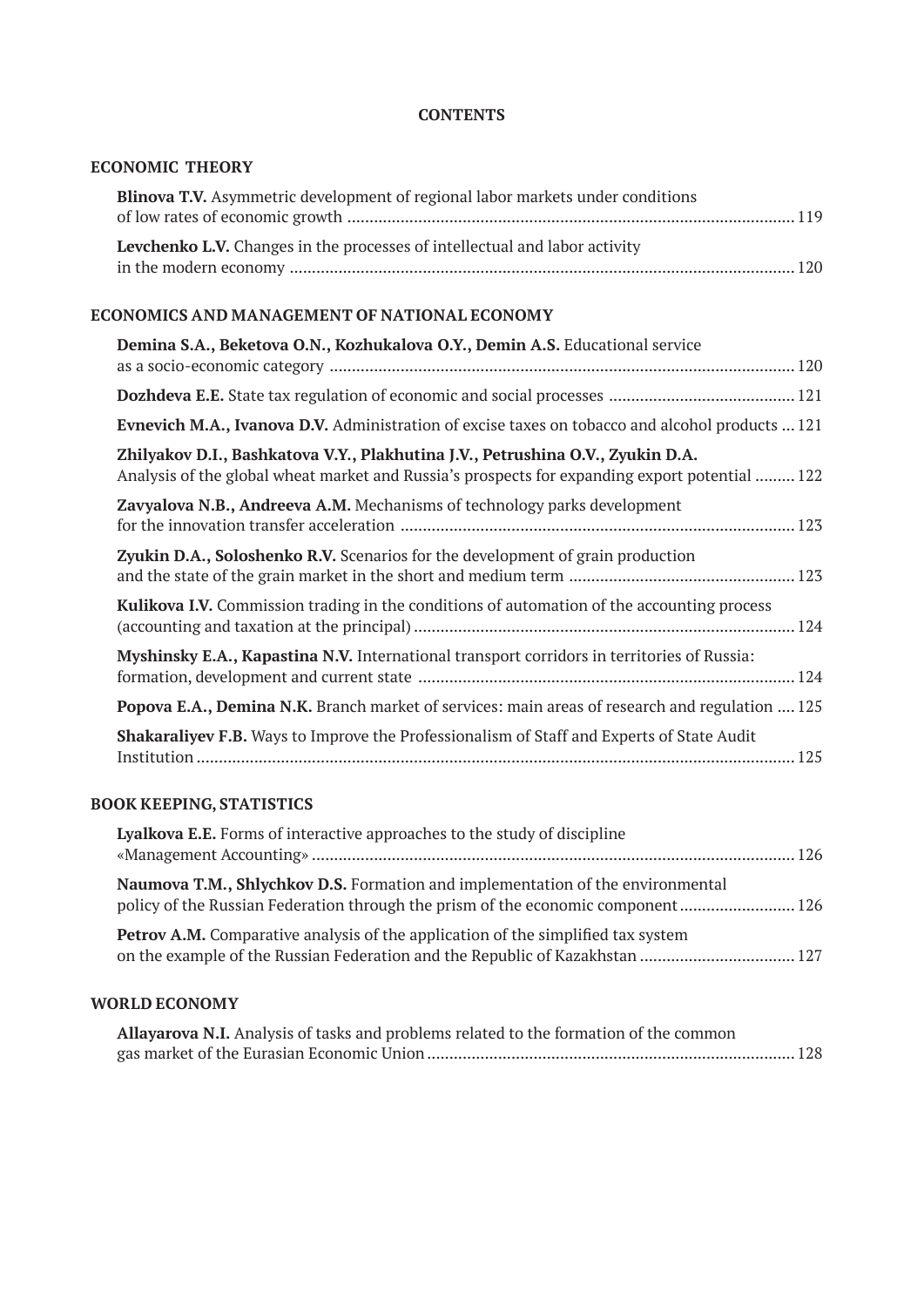# **ECONOMIC THEORY**

# **ASYMMETRIC DEVELOPMENT OF REGIONAL LABOR MARKETS UNDER CONDITIONS OF LOW RATES OF ECONOMIC GROWTH**

#### ©© 2020 **Blinova Tatiana Viktorovna**

Doctor of Economic Sciences, Chief Researcher Institute of Agrarian Problems of Russian Academy of Science, Saratov, Russia E-mail: ruandre@mail.ru

A study was made of the interregional differentiation of the Russian labor market, the cluster structure was examined, and relatively homogeneous groups of regions were identified by the level of unemployment, estimated interregional fluctuations of key indicators. The reasons for the asymmetric behavior of the regions of the Russian Federation on the labor market are identified, which allows you to obtain the necessary information to assess the regional risks of unemployment growth in conditions of low economic growth or recession.

*Keywords: labor market, unemployment, regions of Russia, asymmetry, recession*

#### **References**

- 1. *Semerikova E.V., Demidova O.A.* Analysis of regional unemployment in Russia and Germany: Spatial Econometrics Approach // Spatial Economics. 2015. № 2. P. 64–85.
- 2. *Marelli E., Vakulenko E.* Youth unemployment in Italy and Russia: Aggregate trends and individual determinants // The Economic and Labour Relations Review. 2016. № 27 (3). P. 387–405.
- 3. *Choudhry M., Marelli E. and Signorelli M.* Youth and the total unemployment rate: The impact of policies and institutions // International J. Manpower. 2012. № 33 (1). P. 76–95.
- 4. *Semerikova E.V., Demidova O.A.* Interaction of regional labour markets in Russia: Spatial econometric analysis // Spatial Economics. 2016. № 3. P. 57–80.
- 5. *Blinova T.V., Bylina S.G., Rusanovskiy V.A.* Geography of youth unemployment in Russia // Moscow University Bulletin. Series 5. Geography. 2018 № 4. P. 93–100.
- 6. Rosstat: Employment and unemployment in Russian Federation in July 2019. https: //www.gks.ru/bgd/ free/ b04\_03/IssWWW.exe/Stg/d04/160.htm
- 7. *Gimpelson V., Kapelyushnikov R. and Roshchin S.* The Russian labor market: trends, institutions, structural changes. M.: Center for Strategic Research, 2017.
- 8. *Marelli E., Patuelli R. and Signorelli M.* Regional Unemployment in the EU before and after the Global Crisis // Post– Communist Economies. 2012. № 24 (2). P. 155–175.
- 9. *Brada JC., Marelli E., Signorelli M.* Young People and the Labor Market: Key Determinants and New Evidence // Comparative Economic Studies. 2014. 56 (4). P. 556–566.
- 10. *Blinova T., Bylina S., Rusanovsky V.* Factors and Determinants of Interregional Unemployment Rate Differences in Rural Russia //Agricultural Sciences. 2016. № 7 (9). P. 630–641.
- 11. *Blinova T., Markov V., Rusanovskiy V.* Empirical Study of Spatial Differentiation of Youth Unemployment in Russia // Acta Oeconomica. 2016. № 66 (3). P. 507–526.
- 12. *Karaalp Orhan H.S. and Gülel F.E.* Regional Unemployment in Turkey: A Spatial Panel Data Analysis // J. Social Security. 2016. № 2. P. 48–67.
- 13. Rosstat: Current indicators. URL‑https://www.gks.ru.
- 14. The Demogfaphic yearbook of Russia. 2019: Statistical handbook/Rosstat. M., 2019. URL– http:// www.gks.ru.
- 15. Rosstat: Average monthly nominal accrued wages of employees for a full range of organizations in the constituent entities of the Russian Federation in 2019. URL-http://old.gks. ru/wpswcm/connect/rosstat\_main/ rosstat/ru/ statistics/wages/.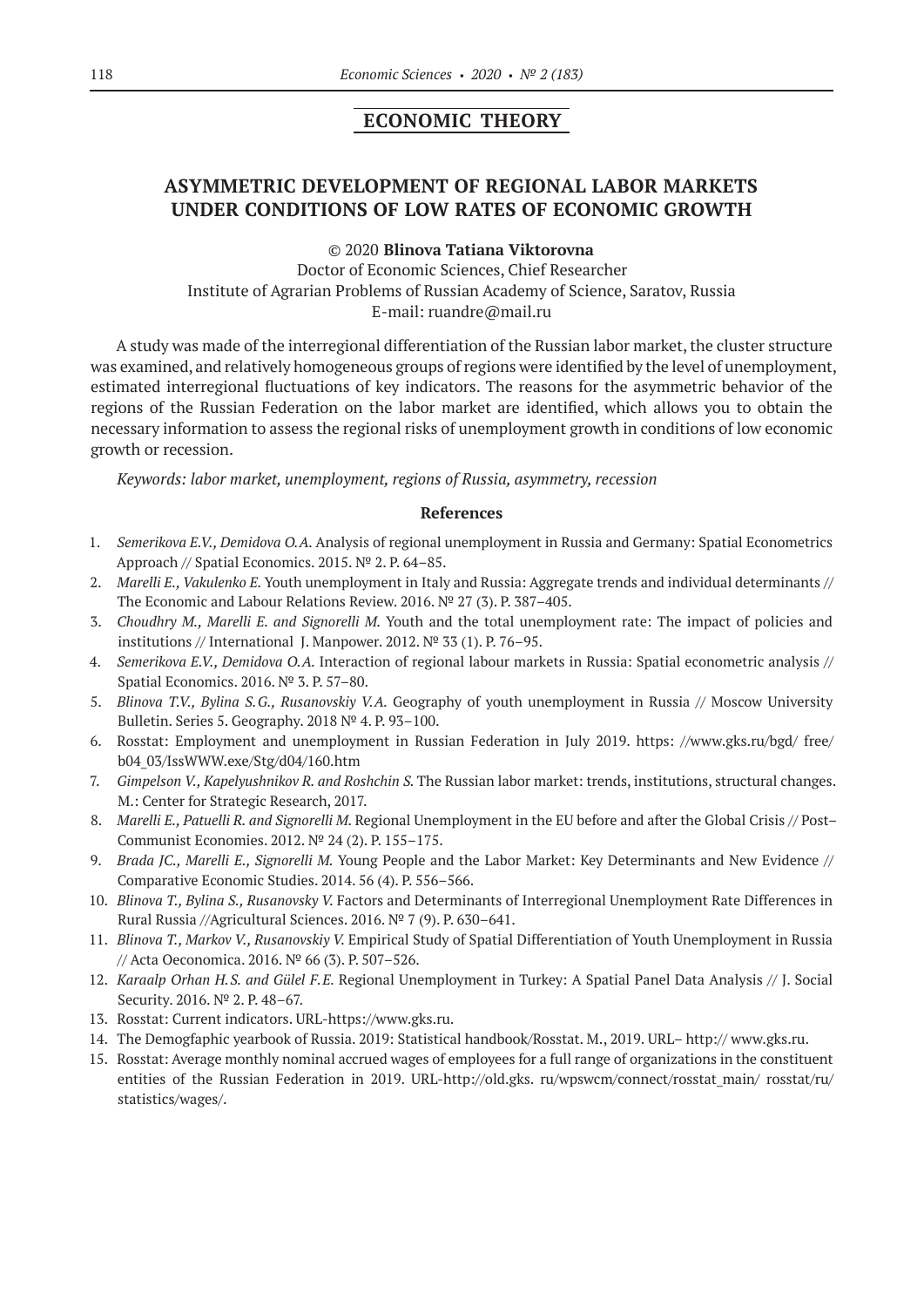## **CHANGES IN THE PROCESSES OF INTELLECTUAL AND LABOR ACTIVITY IN THE MODERN ECONOMY**

©© 2020 **Levchenko Larisa Vladimirovna** Candidate of economic sciences, Associate professor Samara State Economics University, Samara, Russia E-mail: lvls@mail.ru

The paper deals with the study of changes in contemporary forms of intellectual and professional activities. Their features, modern changes and tendencies of further development are considered. Also, the work provides factual statistical material on scientific activities and addresses the current problem of self-employment.

*Keywords: human capital, intellectual capital, intellectual activity, innovative activity, self-employment, formalized knowledge, guaranteed income.*

## **ECONOMICS AND MANAGEMENT OF NATIONAL ECONOMY**

## **EDUCATIONAL SERVICE AS A SOCIO-ECONOMIC CATEGORY**

©© 2020 **Demina Svetlana Aleksandrovna** PhD in Economics, Associate Professor Associate Professor, Department of Economic Theory and Management Moscow State Pedagogical University, Moscow, Russia Email: sa.demina@mpgu.su

©© 2020 **Beketova Olga Nikolaevna**

Doctor of Economics, Professor Professor, Department of Business Technology and Management MIREA — Russian Technological University, Moscow, Russia

©© 2020 **Kozhukalova Oksana Yurievna** PhD in Economics, Associate Professor Associate Professor, Department of Economic Theory and Management Moscow State Pedagogical University, Moscow, Russia E mail: o.kozhukalova@mpgu.su

©© 2020 **Demin Alexander Sergeevich** Head of the Department of Information and Educational Systems Moscow State Pedagogical University, Moscow, Russia E‑mail: as.demin@mpgu.su

The article considers approaches that characterize educational services from different angles. The distinctive features of educational services as a socio-economic category are identified and systematized, the main directions of development of the quality assessment system of modern education are identified.

*Keywords: education, service, benefit, efficiency, quality*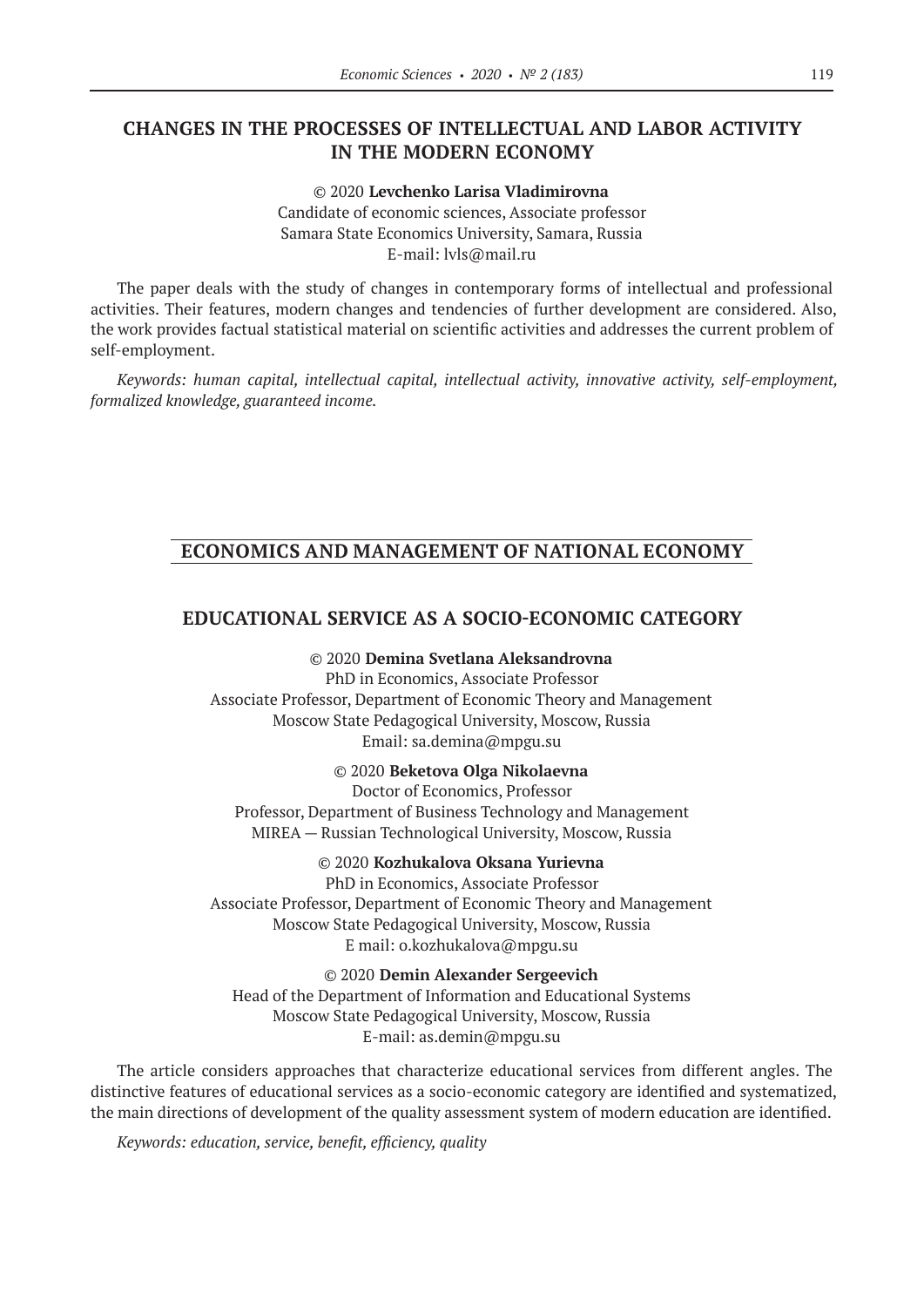### **STATE TAX REGULATION OF ECONOMIC AND SOCIAL PROCESSES**

©© 2020 **Dozhdeva Elena Evgenyevna** Candidate of Economics, Associated Professor Samara state economic university, Samara, Russia Е-mail: dozhdeva69@mail.ru

The article proposes the most accurate definition of the concept of state tax regulation of economic and social processes. The influence of direct and indirect taxes on economic and social processes is disclosed. The instruments of state tax regulation with the aim of the most efficient use by the state of the tax system to solve economic and social problems are identified. The characteristic is given and the role of each instrument of tax regulation of the economy and social processes in modern conditions of state development is analyzed. The conclusion is made that it is necessary to reform tax legislation to overcome the crisis situation in the country.

*Keywords: state regulation of economic and social processes, direct and indirect taxes, tax regulation tools.*

## **ADMINISTRATION OF EXCISE TAXES ON TOBACCO AND ALCOHOL PRODUCTS**

©© 2020 **Evnevich Maria Aleksandrovna**

Candidate of Economics (PhD), Docent, Associate Professor of the Department of Business Economics and Entrepreneurship St. Petersburg State University, Saint Petersburg, Russia E‑mail: m.evnevich@spbu.ru

#### ©© 2020 **Ivanova Dinara Vladimirovna**

Candidate of Economics (PhD), Assistant professor of the Department of Business Economics and Entrepreneurship St. Petersburg State University, Saint Petersburg, Russia E‑mail: d.v.ivanova@spbu.ru

The article is devoted to the problem of tax evasion by the example of tobacco and alcohol products, as well as measures tightening control and administration of sale of excise goods. The statistics on the collection of excise taxes, the dynamics of changes in excise rates and minimum retail prices are presented. Measures to reduce the number of violations in the sale of excisable goods are proposed.

*Keywords: excise taxes, tax revenues, tax evasion, tax collection, minimum retail prices.*

#### **References**

- 1. V Gosdume predlozhili vvesti edinuyu minimal'nuyu cenu na sigarety [The State Duma proposed to introduce a single minimum price for cigarettes]. 19.11.2019 URL: https://ria.ru/20191119/1561131392.html
- 2. V Rossii zafiksirovano rezko snizhenie smertnosti ot alkogolya [In Russia recorded a sharp decline in mortality from alcohol]. URL: https://www.dp.ru/a/2019/10/01/V\_Rossii\_zafiksirovali\_re
- 3. *Gal'cheva A., Levinskaya A.*  Vlasti sochli nedostizhimymi svoi celi po bor'be s nelegal'nym alkogolem [The authorities found their goals to combat illegal alcohol unattainable]. 17.10.2019. URL: https://www.rbc.ru/econo mics/17/10/2019/5da5baff9a7947b9dbfcb123
- 4. Nalogovyj kodeks Rossijskoj Federacii (chast' vtoraya)» ot 05.08.2000 N117-FZ (red. ot 29.09.2019) (s izm. i dop., vstup. v silu s 01.11.2019) [The Tax Code of the Russian Federation (Part Two) «dated 05.08.2000 N117-FZ (as amended on 09/29/2019) (as amended and supplemented, entered into force on 01/01/2019)]
- 5. Postupleniya po vidam nalogov v konsolidirovannyj byudzhet RF za yanvar'-avgust 2018–2019 gg. Nalogovaya analitika FNS [Revenues by type of tax to the consolidated budget of the Russian Federation for January-August 2018–2019. Tax analytics FTS]. URL: https://analytic.nalog.ru/portal/index.ru-RU.htm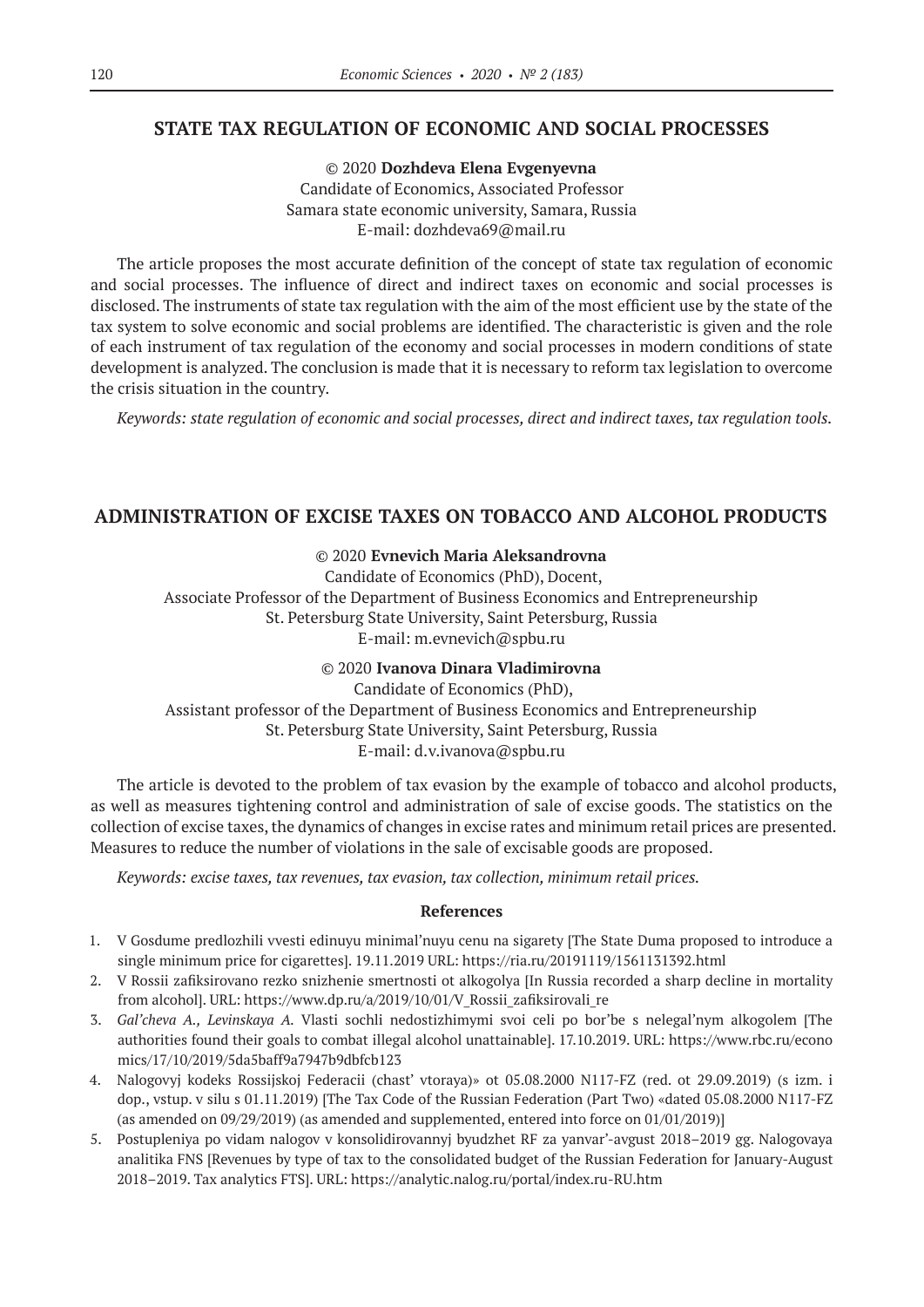- 6. *Romanova T.* V Rossii stali kupit' bol'she nelegal'nyh sigaret [In Russia people began to buy more illegal cigarettes]. 27.11.2019. URL: https://www.vedomosti.ru/business/articles/2019/11/27/817321-sigaret
- 7. Rynok alkogolya i tabachnoj produkcii za 2018 god. Analiticheskij centr pri Pravitel'stve RF [Alcohol and tobacco market in 2018. Analytical Center under the Government of the Russian Federation]. URL: http://ac.gov.ru/files/ publication/a/21614.pdf
- 8. Prikaz Ministerstva finansov Rossijskoj Federacii ot 11.05.2016 № 58n «Ob ustanovlenii cen, ne nizhe kotoryh osushchestvlyayutsya zakupka (za isklyucheniem importa), postavki (za isklyucheniem eksporta) i roznichnaya prodazha alkogol'noj produkcii krepost'yu svyshe 28 procentov» (Zaregistrirovan 31.05.2016 № 42365). URL: http://publication.pravo.gov.ru/Document/View/0001201606020046
- 9. Prikaz Ministerstva finansov Rossijskoj Federacii ot 14.12.2018 № 267n «O vnesenii izmenenij v prikaz Ministerstva finansov Rossijskoj Federacii ot 11 maya 2016 g. № 58n «Ob ustanovlenii cen, ne nizhe kotoryh osushchestvlyayutsya zakupka (za isklyucheniem importa), postavki (za isklyucheniem eksporta) i roznichnaya prodazha alkogol'noj produkcii krepost'yu svyshe 28 procentov» (Zaregistrirovan 20.12.2018 № 53080). URL: http://publication.pravo.gov.ru/Document/View/0001201812210031
- 10. Proekt Prikaza Ministerstva finansov RF «Ob ustanovlenii cen, ne nizhe kotoryh osushchestvlyayutsya zakupka (za isklyucheniem importa), postavki (za isklyucheniem eksporta) i roznichnaya prodazha alkogol'noj produkcii krepost'yu svyshe 28 procentov, i o priznanii utrativshim silu prikaza Minfina Rossii ot 11 maya 2016 g. № 58n «Ob ustanovlenii cen, ne nizhe kotoryh osushchestvlyayutsya zakupka (za isklyucheniem importa), postavki (za isklyucheniem eksporta) i roznichnaya prodazha alkogol'noj produkcii krepost'yu svyshe 28 procentov» (podgotovlen Minfinom Rossii 21.10.2019). URL: https://www.garant.ru/products/ipo/prime/doc/56710876/

## **ANALYSIS OF THE GLOBAL WHEAT MARKET AND RUSSIA'S PROSPECTS FOR EXPANDING EXPORT POTENTIAL**

#### ©© 2020 **Zhilyakov Dmitry Ivanovich**

PhD in Economics Kursk State Agricultural Academy named after I.I. Ivanov, Kursk, Russia E‑mail: zhilyakov@yandex.ru

#### ©© 2020 **Bashkatova Valentina Yakovlevna**

Kursk Institute of Cooperation (branch) ANO VO «Belgorod University of Cooperation, Economics and Law», Kursk, Russia

#### ©© 2020 **Plakhutina Julia Viktorovna**

PhD in Economics Kursk State Agricultural Academy named after I.I. Ivanov, Kursk, Russia E‑mail: juliasonina2008@yandex.ru

©© 2020 **Petrushina Olga Vyacheslavovna** Kursk State Agricultural Academy named after I.I. Ivanov, Kursk, Russia E‑mail: petao@yandex.ru

©© 2020 **Zyukin Danil Alekseevich**

PhD in Economics Kursk State Agricultural Academy named after I.I. Ivanov, Kursk, Russia E‑mail: nightingale46@rambler.ru

The article analyzes the situation on the world grain market, highlights the analysis on the world wheat market, considers the place of Russia as one of the largest grain exporters in the structure of world wheat exports, analyzes the dynamics of Russian grain exports. It was found that in the 2019/20 season. growth in production and consumption of grain in the world market is forecasted. Also, during the study, it was found that the role of Russia as a world exporter of grain is strengthening from year to year.

*Keywords: grain farming, wheat, grain export, world wheat market.*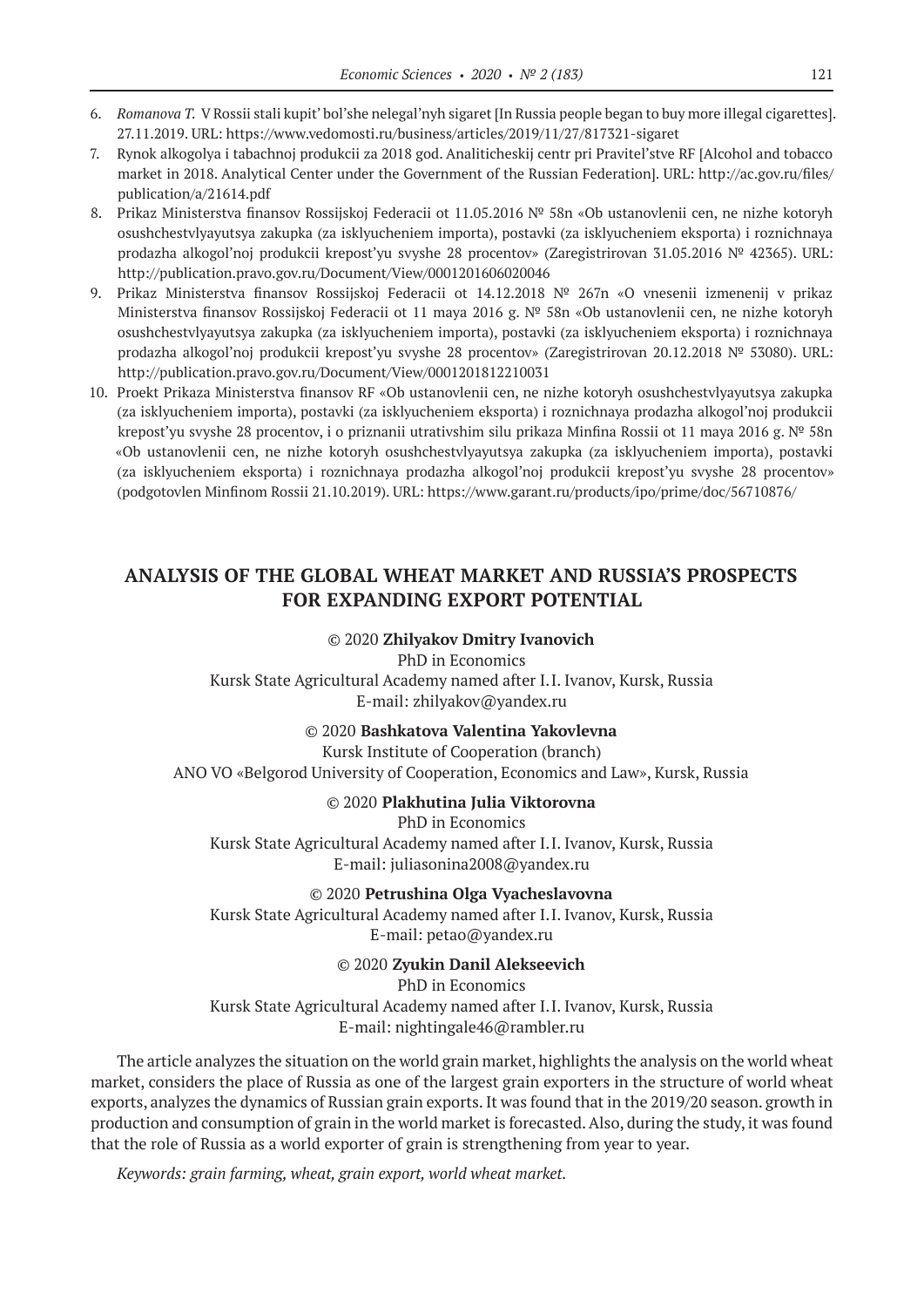# **MECHANISMS OF TECHNOLOGY PARKS DEVELOPMENT FOR THE INNOVATION TRANSFER ACCELERATION**

©© 2020 **Zavyalova Nadezhda Borisovna** Candidate of Technical Sciences, Associate Professor Plekhanov Russian University of Economics, Moscow, Russia E‑mail: Zavyalova.nb@rea.ru

©© 2020 **Andreeva Arina Mikhailovna** Plekhanov Russian University of Economics, Moscow, Russia E-mail: AAM.dot@mail.ru

The article studies the mechanisms for the development of technology parks. Technology parks help to integrate the regional resource base and small and medium-sized entrepreneurs to facilitate the process of implementation of innovations. The cooperation of universities, research centers, business organization and investors are the necessary prerequisites for the effective functioning of the technology parks. The cooperation and communication process can be facilitated using IT platforms.

*Keywords: technology parks, small and medium-sized entrepreneurship, cooperation, technology park participants*

#### **References**

- 1. GOST R56425–2015 Nacional'nyj standart Rossijskoj Federacii tekhnoparki Trebovaniya.— Rezhim dostupa: http://docs.cntd.ru/document/1200121795
- 2. Kompleksnaya programma «Sozdanie v Rossijskoj Federacii tekhnoparkov v sfere vysokih tekhnologij».— Rezhim dostupa: http://docs.cntd.ru/document/901971445
- 3. Federal'nyj zakon Rossijskoj Federacii «O promyshlennoj politike v Rossijskoj Federacii (s izmeneniyami na 2 avgusta 2019 goda).—Rezhim dostupa: http://docs.cntd.ru/document/420242984 (data obrashcheniya 10.02.2020)
- 4. *Borisova E.V.*  Instrumenty formirovaniya innovacionnoj infrastruktury regiona dlya proizvodstva vysokotekhnologichnoj produkcii // Kreativnaya ekonomika.— 2019.— Tom 13.— № 9.— S. 1783–1798.— doi: 10.18334/ce.13.9.40960.
- 5. *Kostyleva S.YU., Makarov I.N.*  Partnerstvo biznesa i gosudarstva: rol' sistemy vysshego obrazovaniya v innovacionnom razvitii strany // Kreativnaya ekonomika.— 2009.— Tom 3.—  $N^2$  5.— s. 13–21.
- 6. Pyatyj ezhegodnyj obzor «Tekhnoparki Rossii 2019» / L.V. Danilov, E.A. Kashinova, E.I. Kravchenko, k.e.n. M.M. Buharova, M.A. Labudin; Associaciya razvitiya klasterov i tekhnoparkov Rossii.— M.: AKIT RF, 2019–110 s.

# **SCENARIOS FOR THE DEVELOPMENT OF GRAIN PRODUCTION AND THE STATE OF THE GRAIN MARKET IN THE SHORT AND MEDIUM TERM**

©© 2020 **Zyukin Danil Alekseevich**

PhD in Economics Kursk State Agricultural Academy named after I.I. Ivanov, Kursk, Russia E‑mail: nightingale46@rambler.ru

#### ©© 2020 **Soloshenko Ruslan Viktorovich**

Doctor of Economic Sciences

Kursk State Agricultural Academy named after I.I. Ivanov, Kursk, Russia E‑mail: soloshenko-v-m@yandex.ru

The article discusses the development of the grain product sub-complex of the agricultural sector in the context of various options for the state of the domestic grain market and grain production. The analysis of the grain balance forecast proposed in the Strategy for the Long-Term Development of the Grain Subcomplex until 2035 was made and its shortcomings were revealed: the linear nature of the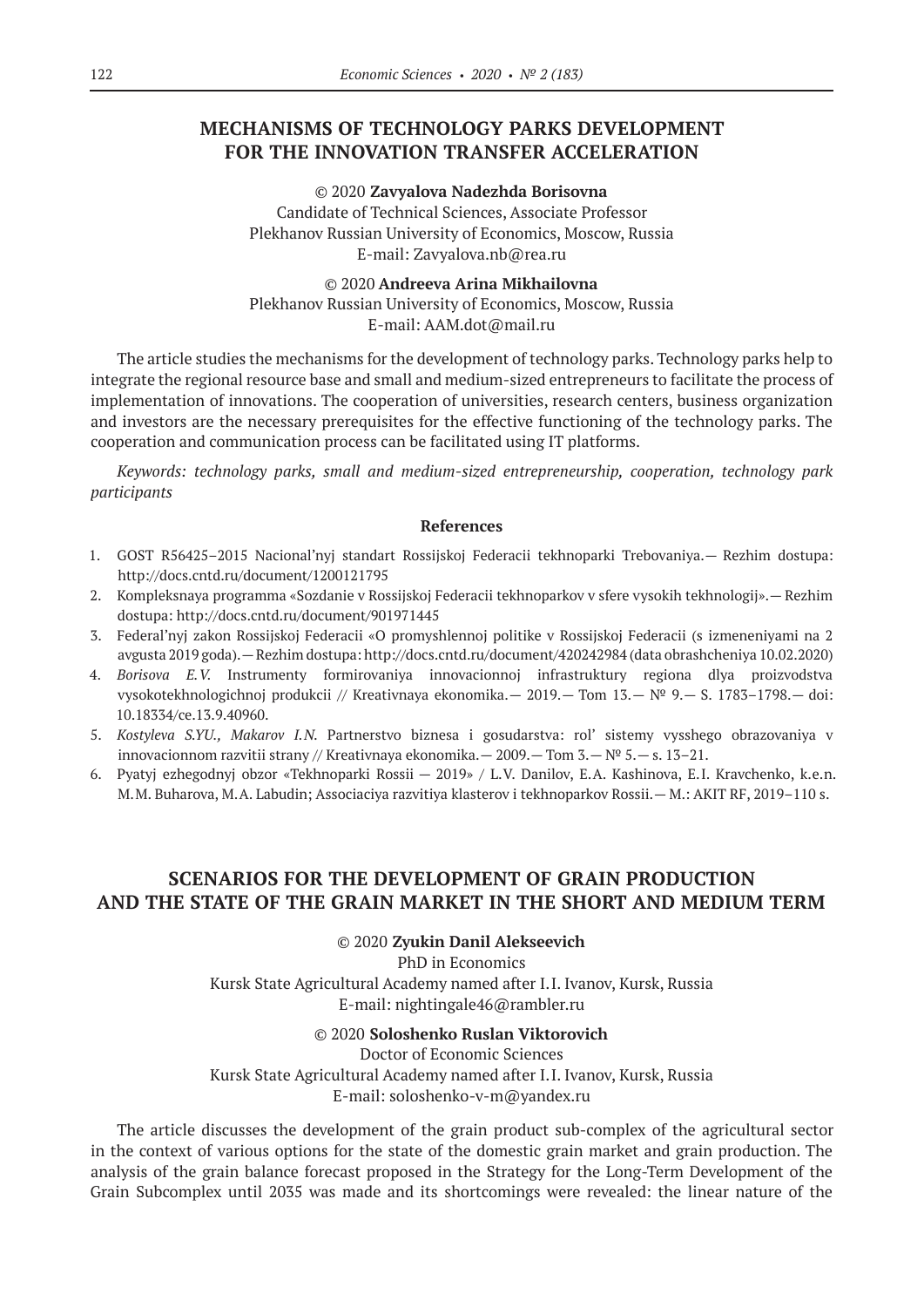change in gross fees and the discrepancy with the volume of domestic consumption, which determines the underestimation of the magnitude of the expected exports in the current and next season. The study analyzes the current state, factors that influenced it, and medium-term prospects for increasing grain exports. The authors propose the forecast of export variations in the coming year, depending on 3 options for changing domestic consumption and 6 options for changing the grain yield.

*Keywords: grain-food subcomplex, grain farming, grain production, domestic consumption, export, scenario forecasting, state regulation, strategy.*

# **COMMISSION TRADING IN THE CONDITIONS OF AUTOMATION OF THE ACCOUNTING PROCESS (ACCOUNTING AND TAXATION AT THE PRINCIPAL)**

#### ©© 2020 **Kulikova Irina Vladimirovna**

Candidat of economic sciences, Assistant professor of department economics and finance Altai Branch of the Russian Presidential Academy of National Economy and Public Administration,

# Barnaul, Russia

E-mail: irenkulikova 82@mail.ru

Some business entities use intermediary agreements when conducting business activities, and the most popular is the Commission agreement. In this article, the author sets out the issues of accounting and taxation of Commission trading operations for the comitent in the conditions of automation of the accounting process.

*Keywords: Commission agreement, Commission agent, Commission agent, accounting, taxation, sales of goods.*

# **INTERNATIONAL TRANSPORT CORRIDORS IN TERRITORIES OF RUSSIA: FORMATION, DEVELOPMENT AND CURRENT STATE**

©© 2020 **Myshinsky Egor Anatolievich** Master of Advertising and Public Relations RUT (MIIT), Moscow, Russia E‑mail: showbiz01@rambler.ru

#### ©© 2020 **Kapastina Nadezhda Valeryevna**

Professor, Doctor of Economics,

Department of Economics of Transport Infrastructure and Construction Business Management

RUT (MIIT), Moscow, Russia

E‑mail: kuzminova\_n@mail.ru

There are several goals for the development of transport corridors — this is to stimulate economic development in the regions, using improved transport access to the regions and increased turnover, which will directly affect the prosperity and increase of investment in the control region or increase the efficiency of transport logistics in order to increase the capacity of an already existing corridor. This article focuses on these two goals. The transport corridor can become a tool for balanced and more sustainable economic development of both the region and the well-being of people in the corridor region, if it is the international transport corridor (MTK), the probability of improving people's well-being increases. Since MTK directly affects investments in the region, as well as the number of jobs. But we certainly should take into account the environmental impact of transport on us and try to foresee the risks.

*Keywords: international transport corridors, transport, statistics, cargo, region, import, export.*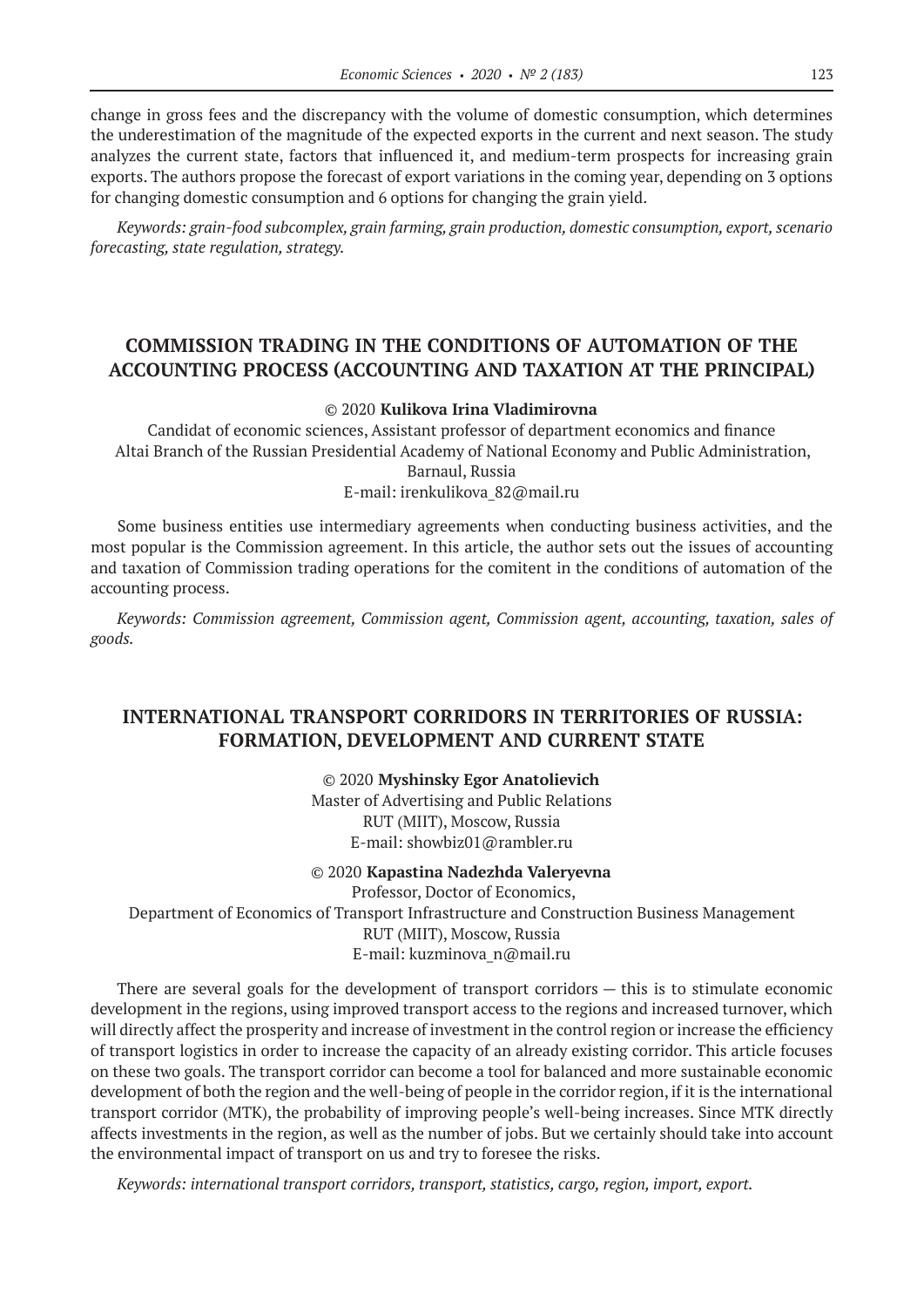# **BRANCH MARKET OF SERVICES: MAIN AREAS OF RESEARCH AND REGULATION**

#### ©© 2020 **Popova Elena Aleksandrovna**

Doctor of Economics, Docent South Ural State University (State scientific university), Chelyabinsk, Russia E‑mail: 73519045153@yandex.ru

#### ©© 2020 **Demina Nadezhda Konstantinovna**

PhD in Economics South Ural State University (State scientific university), Chelyabinsk, Russia E‑mail: deminank@susu.ru

The basic model of the paradigm of formation of the industry market is justified. Showing its place in the structure of the external environment of the economic entity. The main attention is paid to the mechanisms of regulation of the industry market from the point of view of the evolutionary theory of its innovative development.

*Keywords: Industry, market, model, demand, supply, innovation development, evolutionary theory, sports, physical culture.*

#### **References**

- 1. State Regulation of Regional Markets Development Processes/*Under Ed. A.F.* Popova.— Chelyabinsk: UralGUFK, 2007. 56 p.
- 2. Institutional Economy/*Under Ed. D.S.* Lviv.— Moscow: INFRA-M, 2001. 318 p.
- 3. *Krukov, R.V*. State Regulation of National Economy/R.V. Krukov.— M.: Prior, 2005. 176 p.
- 4. *Marshall, A*. Principles of Economic Science/A. Marshall.— M: Case, 1998. 308 p.
- 5. National Economy/*Under Ed. V.A.* Shulgi.— M.: Ros. Akad., 2000.— 529 p.
- 6. *Nowelov, A.S.* Theory of regional markets/A. S. Nowelov.— Rostov-on-Don: Phoenix, 2002. 448 p.
- 7. *Popov, A.N*. State Regulation of National Economy/A.N. Popov, A.F. Popov.— Chelyabinsk: Institute of Economics of UralGAFK, 2003. 44 p.
- 8. *Raizberg, B.A*. State Administration of Economic and Social Processes/B. A. Raizberg.— M.: INFRA-M, 2005.— 384 p.
- 9. Theory of industry markets/Under ed. E.B. Kolbachev and I.S. Stapova.— Ro-stov n/D.: Phoenix, 2012.— 269 p.
- 10. *Tretiak, V.P*. Analysis of the industry organization of markets/V.P. Tretiak//Eco-nomist.— 2001.— № 1.— S. 11–16.
- 11. *Schamhalov, F.I.* State and Economy. Basics of Interaction/F.I. Shamkhalov.— Moscow: Economics, 2000.— 382 p.

# **WAYS TO IMPROVE THE PROFESSIONALISM OF STAFF AND EXPERTS OF STATE AUDIT INSTITUTION**

#### ©© 2020 **Shakaraliyev Firish Balish**

Dissertator

Institute of Azerbaijan National Economy, Baku city, Azerbaijan Republic E‑mail: firis. sekerelyev@mail.ru

The development of audit institutions plays an important role in accelerating socio-economic development. As a result of activity of these institutions, it becomes possible to identify new financial and economic resources necessary for economic development. Increasing transparency in the society and strengthening financial discipline in economic activities are also closely linked to the activity of these institutions. The article addresses the issues of enhancing the knowledge and experience of staff and experts who play an important role in the development of state audit institution. Suggestions and recommendations being of importance in this field are provided.

*Keywords: audit, state audit institution, staff capacity, vocational degree.*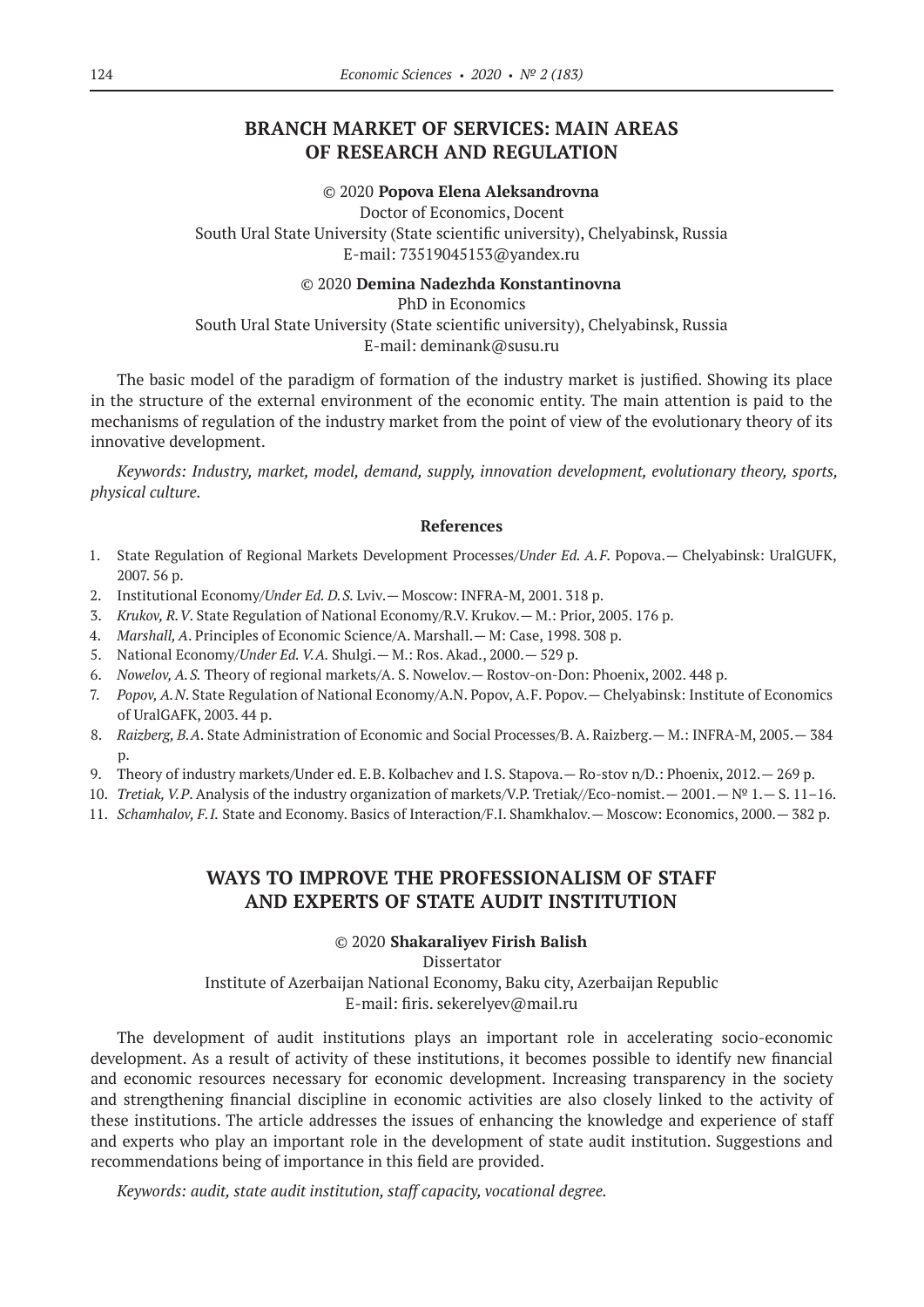#### **BOOK KEEPING, STATISTICS**

# **FORMS OF INTERACTIVE APPROACHES TO THE STUDY OF DISCIPLINE «MANAGEMENT ACCOUNTING»**

#### ©© 2020 **Lyalkova Evgeniya Evgenievna**

Ph.D. in Economics, Assistant Professor, Department "Accounting, analysis and audit" Financial University under the Government of the Russian Federation, Moscow, Russia E‑mail: eelyalkova@fa.ru

The level of interest in the development of management accounting in Russia is very high. The article discusses the importance and role of the discipline «Management accounting» in the preparation of students of economic specialties. The comparison of distance and classical full-time education in the discipline is carried out. The article contains a classification of teaching methods. The cone of Edgar Dale training is considered, the higher efficiency of active and interactive forms of training is proved. The author presents the interactive methods, in particular the games «Theory» and «Terms» used by the author in teaching the discipline «Management accounting» are described in details

*Keywords: management accounting, distance and full-time education, intelligence map of the discipline, classification of teaching methods, Edgar Dale's cone of learning, interactive teaching methods, the use of games in the study of the discipline «Management accounting».*

# **FORMATION AND IMPLEMENTATION OF THE ENVIRONMENTAL POLICY OF THE RUSSIAN FEDERATION THROUGH THE PRISM OF THE ECONOMIC COMPONENT**

#### ©© 2020 **Naumova Tatyana Maksimovna**

PhD in Economics, Associate Professor, Department of Finance, Economics and Organization of Production Volga State Technological University, Yoshkar-Ola, Russia E‑mail: MalkovaTM@volgatech.net

#### ©© 2020 **Shlychkov Dmitry Sergeevich**

PhD in Economics, Associate Professor, Department of Accounting, Analysis and Audit Financial University under the Government of the Russian Federation, Moscow, Russia E‑mail: sds457@mail.ru

The formation of an effective environmental policy is a priority for the development of a modern state. Currently, environmental policy in Russia is being implemented with low efficiency. The solution to the problem involves setting strategic and tactical goals and their implementation by implementing short, medium and long-term programs, guaranteed measures to provide the economy with natural resources and maintaining favorable living conditions for the population, environmental safety requirements and sustainable development. The latter is the main condition for ensuring the balance of ecology and economy.

The main result of the study of the problems of Russia's environmental policy and its impact on the economy, including environmental taxation, is the balance between the environmental impact of society through use in the production process and the collection of taxes and fees for restoring the environmental balance.

*Keywords: ecology, taxation, environmental policy, economics of environmental management, environmental payments.*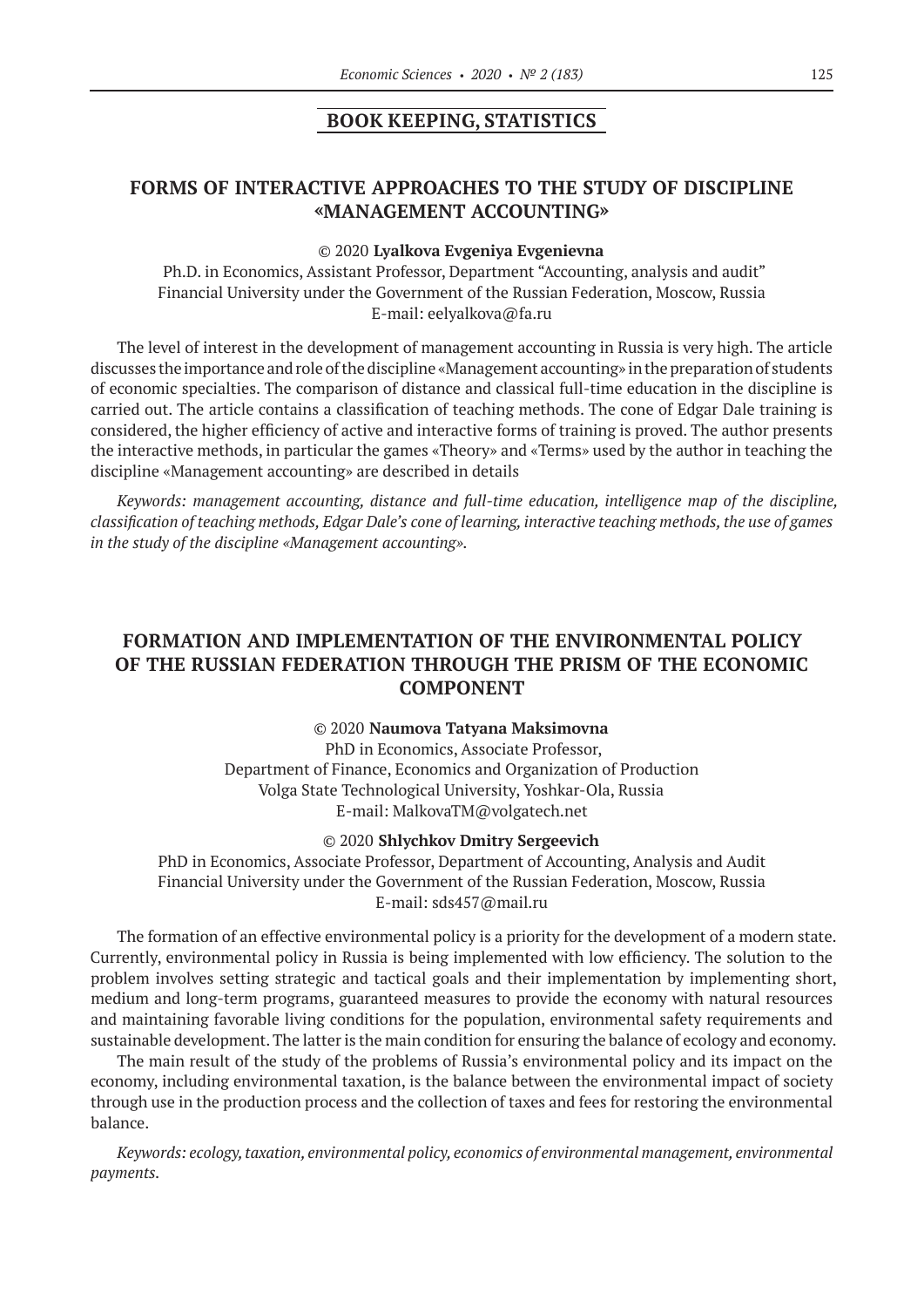#### **References**

- 1. The Constitution of the Russian Federation (adopted 12.12.2003).— M .: Law, 2006.
- 2. The tax code of the Russian Federation. Part I and II
- 3. The federal law of the Russian Federation dated 10.01.2002. No. 7-FZ. Law «On Environmental Protection» / Electronic resource: www.consultant.ru.
- 4. Alternative energy sources in the industry. Access mode: http://www.piterbell.ru/alternativnye-istochnik-energii. htm
- 5. *Goryacheva, O.P*. Express audit of accounting (financial) statements of commercial organizations: guidelines / O.P. Goryacheva, O.V. Konev; Krasnoyarsk. state trade-econ. institute — Krasnoyarsk, 2010.— 81 p.
- 6. *Kovalev, V.V*. Finances of organizations (enterprises): a textbook / V.V. Kovalev.— Moscow: Prospect, 2013.— 352 p.
- 7. *Kuvshinov D.A., Polovtsev P.I.* Rating assessment of the financial condition of an enterprise // Economic analysis: theory and practice. 2007. No 6. P. 25–28.
- 8. *Lukyanchikov N.N., Potravny I.M.* Economics and the organization of environmental management: a textbook for students of higher educational institutions studying in the direction 521600 «Economics»: scientific specialty 08.00.05 «Economics and Management of the National Economy (Environmental Economics): Moscow UNITY2010, 687 pp.
- 9. *Malkova T.M.* Innovative development of sawmills and woodworking enterprises / T.M. Malkova, D.S. Shlychkov // Innovative development of the economy.—Yoshkar-Ola, Scientific and Consulting Center.—No. 1 (18).— 2014.—S. 64–70.
- 10. *Nikolaeva V.E.*  Classification of organizations by the level of their financial condition // Russian Journal of Entrepreneurship. 2012. No. 17. S. 59–65.
- 11. On improving the environmental situation in the Russian Federation. Access Mode: http://www.regnum.ru/ allnews/123206.html#ixzz14990wg8d
- 12. «Fundamentals of state policy in the field of environmental development of the Russian Federation for the period until 2030» (approved by the President of the Russian Federation on April 30, 2012) / Electronic resource: www. consultant.ru.
- 13. Problems of withdrawing rental income. Access Mode: http://www.xserver.ru/user/prird/
- 14. Environmental doctrine of the Russian Federation.— Moscow, 2002.
- 15. http: //www.r11. nalog.ru/ Office of the Federal Tax Service in the Komi Republic.
- 16. *Kovalev, V.V*. Finances of organizations (enterprises): a textbook / V.V. Kovalev.— Moscow: Prospect, 2013.— 352 p.
- 17. *Kuvshinov D.A., Polovtsev P.I.* Rating assessment of the financial condition of an enterprise // Economic analysis: theory and practice. 2007. No 6. P. 25–28.

# **COMPARATIVE ANALYSIS OF THE APPLICATION OF THE SIMPLIFIED TAX SYSTEM ON THE EXAMPLE OF THE RUSSIAN FEDERATION AND THE REPUBLIC OF KAZAKHSTAN**

## ©© 2020 **Petrov Alexander Mikhailovich**

Doctor of Economic Sciences (Advanced Doctor), professor of Department of the Accounting, Analysis and Audit Financial University under the Government of the Russian Federation, Moscow, Russia E‑mail: palmi@inbox.ru

For many years Russia and Kazakhstan have been not only neighbors, but also allies, partners and good friends. These friendly relations began more than 28 years ago, when the Treaty of Friendship, Cooperation and Mutual Assistance was signed [1]. These two countries have managed to do a great deal together, so it is safe to say that this cooperation is developing in all directions and is linked by social, political, economic and cultural ties. And it should be added that this relationship is constantly developing. The article compares the existing simplified tax systems of Kazakhstan and Russia.

*Keywords: Accounting, reporting, simplified taxation system, Kazakhstan, Russia*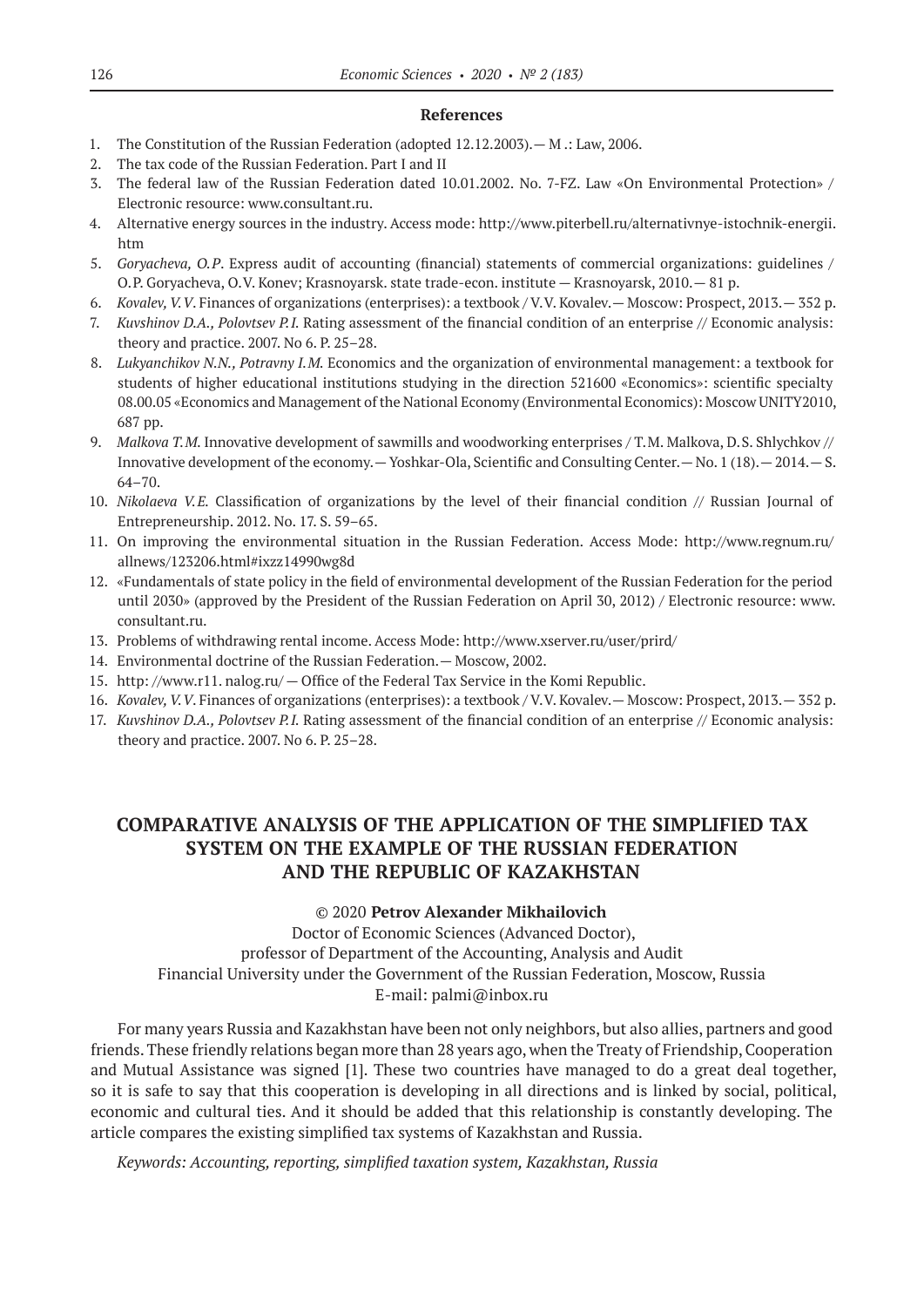# **WORLD ECONOMY**

# **ANALYSIS OF TASKS AND PROBLEMS RELATED TO THE FORMATION OF THE COMMON GAS MARKET OF THE EURASIAN ECONOMIC UNION**

#### ©© 2020 **Allayarova Nelya Ismailovna**

4rd year graduate student of the Department of International economic relations Russian Customs Academy, Lyubertsy, Russia E-mail: nelia.raimzhanova@gmail.com

Such a hydrocarbon component of the energy economy of the EAEU countries as natural gas is of great «Eurasian» importance. One of the most important stages in the formation of a common electric power base is the creation of a common gas market of the EAEU. This task requires full cooperation and mutual efforts of the Union countries. In the article, based on the research conducted, the author briefly reveals the key tasks and problems associated with the formation of the common gas market of the EAEU and offers some recommendations to facilitate the process of deepening Eurasian integration and get an idea of additional opportunities for the formation of the common gas market of the EAEU.

*Keywords: Eurasian Economic Union, a common market of gas, integration, gas.*

#### **References**

- 1. Dogovor o Evrazijskom ehkonomicheskom soyuze ot 29.05.2014. URL: https://docs.eaeunion.org/docs/ruru/0023611/itia\_05062014\_doc.pdf (accessed: 09.01.2020).
- 2. Koncepciya formirovaniya obshhego rynka gaza EAE`S [Elektronnyj resurs]. URL: «http://docs.cntd.ru/document/456006392» (accessed: 09.01.2020).
- 3. Reshenie ot obshhego 06.12.2018 № 18 «O formirovanii mezhdu obshhego rynka gaza Evrazijskogo ekonomicheskogo soyuza» [E`lektronnyj resurs]. URL: «https://docs.eaeunion.org/docs/ru-ru/01420195/scd\_07122018\_18» (accessed: 09.01.2020).
- 4. Rasporyazhenie ot 01.10.2019 № 6 «O garmonizacii zakonodatelstva gosudarstv-chlenov Evrazijskogo ekonomicheskogo soyuza v sfere transportirovki i postavki gaza mezhdu gosudarstvami-chlenami [Elektronnyj resurs]. URL: «https://docs.eaeunion.org/docs/ru-ru/01423179/err\_02102019\_6» (accessed: 09.01.2020).
- 5. Reshenie ot 02.09.2019 № 146 «Ob utverzhdenii Poryadka predstavleniya upolnomochenny`mi organami gosudarstv-chlenov Evrazijskogo e`konomicheskogo soyuza informacii v elektronnyj forme v ramkax formirovaniya obshhego rynka gaza Evrazijskogo ekonomicheskogo soyuza [E`lektronnyj dogovor resurs]. URL: «https://docs. eaeunion.org/docs/ru-ru/01422883/clcd\_05092019\_146» (accessed: 09.01.2020).
- 6. *Allayarova N.I.* (2019). Vektor razvitiya birzhevoj torgovli v usloviyax formirovaniya obshhego rynka gaza Evrazijskogo ekonomicheskogo soyuza [Aktualnye problem globalnyx issledovanij: Rossiya v globaliziruyushhemsya mire]. Sbornik nauchny`x trudov uchastnikov IV Vserossijskoj nauchno-prakticheskoj konferencii s mezhdunarodny`m uchastiem. 30–35.
- 7. *Beschinskij A.*A, *Bokserman Yu.I., Braginskij O.*B, *Bryanskix V.*E, *Makarova T.E., Margulov G.D.* (1998). Energetika i obshhestvo: Rol gazovoj promyshlennosti i integracii stran SNG. 11–25.
- 8. *Eremin S.V.* (2018). Rynki prirodnogo gaza v usloviyax mezhdunarodnoj ekonomicheskoj integracii: napravleniya transformacii, klyuchevye faktory i vyzovy [diss.d.e.n: 08.00.14] Rossijskij gos. un-t nefti i gaza im. I.M. Gubkina. 221–236.
- 9. *Eremin S.V.* (2016). Formirovanie obshhego rynka gaza Evrazijskogo ekonomicheskogo soyuza: konceptualnye razvilki i alternativy (chast 1) [Problemy ekonomiki i upravleniya neftegazovym kompleksom] Nauchnyj zhurnal. (№ 3). 42–47.
- 10. *Kolomejceva A.A.* (2017). Problemy i perspektivy vzaimootnoshenij Rossii i stran SNG na rynke gaza [Monografiya]. 64–117.
- 11. *Melnikov A.B., Falina N.V.* (2018). Problemy i perspektivy razvitiya ekonomicheskogo sotrudnichestva stranuchastnicz Evrazijskogo ekonomicheskogo soyuza [Monografiya]. 32–43.
- 12. *Pavlova I.N.* (2019). Perspektivy formirovaniya obshhego rynka gaza Evrazijskogo ekonomicheskogo soyuza i ego rol v razvitii Evrazijskogo regiona.